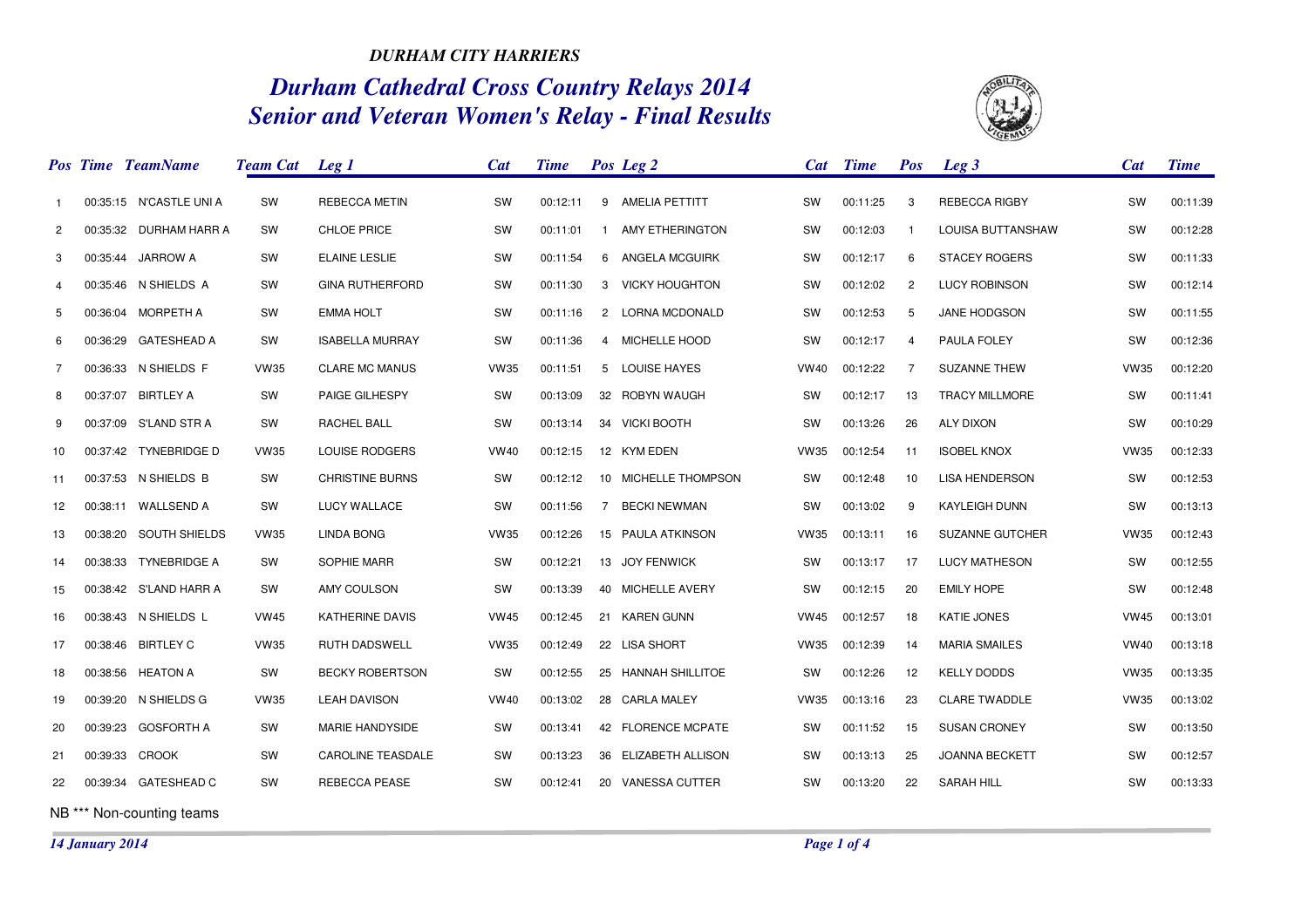|    | <b>Pos Time TeamName</b> | <b>Team Cat</b> Leg 1 |                         | Cat         | <b>Time</b> |    | Pos Leg 2                 | <b>Cat</b>  | <b>Time</b> | <b>Pos</b> | Leg <sub>3</sub>             | <b>Cat</b>  | <b>Time</b> |
|----|--------------------------|-----------------------|-------------------------|-------------|-------------|----|---------------------------|-------------|-------------|------------|------------------------------|-------------|-------------|
| 23 | 00:40:09 GATESHEAD E     | <b>VW35</b>           | <b>CAROL CERVANAK</b>   | <b>VW50</b> | 00:13:08    |    | 31 FREDA SUMMERFIELD      | VW40        | 00:13:14    | 24         | <b>MAGGIE LORAINE</b>        | <b>VW55</b> | 00:13:47    |
| 24 | 00:40:31 S'LAND STR B    | SW                    | <b>ASHLEY EWEN</b>      | SW          | 00:13:16    |    | 35 KAY SNOWBALL           | sw          | 00:13:34    | 29         | JENNA MAYWARD                | SW          | 00:13:41    |
| 25 | 00:40:49 LOW FELL A      | <b>VW35</b>           | MICHELLE LITTLEMORE     | <b>VW40</b> | 00:13:57    |    | 47 CHERYL PARKIN          | <b>VW35</b> | 00:13:40    | 34         | CLAIRE DIAMOND-HOWE          | <b>VW35</b> | 00:13:12    |
| 26 | 00:41:05 DURHAM HARR C   | SW                    | <b>HELENA HERRMAN</b>   | SW          | 00:12:10    | 8  | <b>FERN FREEMAN</b>       | SW          | 00:13:43    | 19         | <b>GEMMA SOULSBY</b>         | SW          | 00:15:12    |
| 27 | 00:41:07 HEATON D        | <b>VW35</b>           | <b>NINA CAMERON</b>     | <b>VW40</b> | 00:13:04    |    | 29 JENNY FRIEND           | <b>VW50</b> | 00:13:42    | 28         | <b>DEBORAH HICKS</b>         | <b>VW35</b> | 00:14:21    |
| 29 | 00:41:10 MORPETH B       | SW                    | <b>ALISON BROWN</b>     | SW          | 00:12:27    |    | 16 CLARE WALKER           | SW          | 00:14:48    | 32         | <b>KATE CHAPMAN</b>          | SW          | 00:13:55    |
| 30 | 00:41:13 ELVET A         | <b>VW35</b>           | RACHEL TERRY            | <b>VW40</b> | 00:12:36    |    | 18 CAMILLIA LAUREN-MAATTA | <b>VW45</b> | 00:14:18    | 30         | <b>SARAH DAVIES</b>          | <b>VW45</b> | 00:14:19    |
| 31 | 00:41:23 JARROW B        | SW                    | HAZELLE WEBSTER-COSTEL  | SW          | 00:13:27    |    | 38 LISA TWEDDLE           | <b>SW</b>   | 00:13:15    | 27         | <b>ALY SLOWTHER</b>          | SW          | 00:14:41    |
| 32 | 00:41:28 TYNEDDALE B     | <b>VW45</b>           | <b>KAREN ROBERTSON</b>  | <b>VW45</b> | 00:12:14    |    | 11 LYNNE MARR             | <b>VW50</b> | 00:14:56    | 31         | <b>STEPH WHITE</b>           | <b>VW50</b> | 00:14:18    |
| 33 | 00:41:41 MORPETH C       | <b>VW45</b>           | <b>GWENDA CARVILL</b>   | <b>VW50</b> | 00:13:25    |    | 37 LESLEY CHAPMAN         | <b>VW55</b> | 00:14:47    | 40         | <b>JANE BRIGGS</b>           | <b>VW45</b> | 00:13:29    |
| 34 | 00:41:42 WALLSEND B      | <b>VW35</b>           | <b>EMMA BLACKETT</b>    | <b>VW40</b> | 00:13:30    |    | 39 CHRYSTAL SKELDON       | <b>VW45</b> | 00:14:15    | 35         | JULIE WILLIAMS               | <b>VW40</b> | 00:13:57    |
| 35 | 00:41:49 S'LAND STR C    | <b>VW35</b>           | <b>MOYRA WARNABY</b>    | <b>VW50</b> | 00:13:53    |    | 46 LYN VALENTINE          | <b>VW55</b> | 00:14:00    | 38         | <b>JILL KISLOE</b>           | <b>VW35</b> | 00:13:56    |
| 36 | 00:42:03 GATESHEAD D     | SW                    | REBECCA FERGUSON        | SW          | 00:14:10    |    | 50 JULIE RICHARDSON       | <b>VW35</b> | 00:14:43    | 47         | <b>LISA ATKINSON</b>         | SW          | 00:13:10    |
| 37 | 00:42:11 CROOK           | SW                    | <b>HELENE RUSBY</b>     | <b>VW35</b> | 00:13:40    |    | 41 LYNSEY MANIFOLD        | <b>SW</b>   | 00:14:48    | 44         | JOANNA RAINE                 | SW          | 00:13:43    |
| 38 | 00:42:21 ELVET B         | SW                    | <b>KATY WALTON</b>      | SW          | 00:12:39    |    | 19 RACHEL BULLOCK         | SW          | 00:14:51    | 33         | <b>LUCY COWTON</b>           | SW          | 00:14:51    |
| 39 | 00:42:42 TYNEBRIDGE B    | SW                    | <b>ALEX BATTERSBY</b>   | SW          | 00:14:08    | 49 | <b>CATHERINE EATON</b>    | SW          | 00:14:13    | 43         | <b>CLAIRE MILLER-GROSSET</b> | SW          | 00:14:21    |
| 40 | 00:42:55 HUNWICK A       | SW                    | <b>LAURA LEE</b>        | SW          | 00:12:50    |    | 23 NICOLE RALE            | SW          | 00:15:45    | 46         | NICOLA BROWN                 | SW          | 00:14:20    |
| 41 | 00:43:03 DURHAM HARR B   | <b>VW35</b>           | <b>ALISON WALKER</b>    | <b>VW45</b> | 00:13:41    |    | 43 WENDY HUGHES           | <b>VW40</b> | 00:15:38    | 49         | <b>LINDSAY PHILLIPS</b>      | <b>VW40</b> | 00:13:44    |
| 42 | 00:43:23 N SHIELDS C     | SW                    | <b>ALISON DIXON</b>     | SW          | 00:13:07    |    | 30 LORNA MCFARLANE        | SW          | 00:14:42    | 36         | <b>GEMMA THOMPSON</b>        | SW          | 00:15:34    |
| 43 | 00:43:24 N SHIELDS M     | <b>VW45</b>           | <b>KAREN LOUGHNEY</b>   | <b>VW45</b> | 00:13:45    |    | 44 JANE HENDERSON         | <b>VW45</b> | 00:15:37    | 51         | MICHELLE PERCY               | <b>VW45</b> | 00:14:02    |
| 44 | 00:43:27 S'LAND STR D    | <b>VW35</b>           | <b>CATHERINE MCKIE</b>  | <b>VW40</b> | 00:14:30    |    | 55 LOUISE OUTTERSON       | <b>VW40</b> | 00:14:44    | 48         | NICOLA CARR                  | <b>VW40</b> | 00:14:13    |
| 45 | 00:43:38 HEATON E        | <b>VW35</b>           | <b>LISA BOYD</b>        | <b>VW40</b> | 00:14:42    |    | 58 SUE HAUGHAN            | <b>VW45</b> | 00:14:47    | 53         | HELENA WALSATER-LOWES        | <b>VW35</b> | 00:14:09    |
| 46 | 00:43:52 TYNEBRIDGE E    | <b>VW35</b>           | LINDSAY WALSH           | <b>VW40</b> | 00:12:57    |    | 27 ANN GRENFELL           | <b>VW40</b> | 00:15:19    | 42         | SINEAD COFFEY                | <b>VW40</b> | 00:15:36    |
| 47 | 00:43:57 HEATON B        | SW                    | <b>CHARLOTTE MORRIS</b> | SW          | 00:13:48    |    | 45 CRISTINA TYLEY         | sw          | 00:14:27    | 41         | DEBBIE DRYSDALE              | SW          | 00:15:42    |
| 48 | 00:44:02 N SHIELDS D     | SW                    | <b>LOIS TACK</b>        | SW          | 00:14:50    |    | 63 CLARE SWIFT            | <b>SW</b>   | 00:14:44    | 54         | <b>JACKY PENN</b>            | SW          | 00:14:28    |

NB \*\*\* Non-counting teams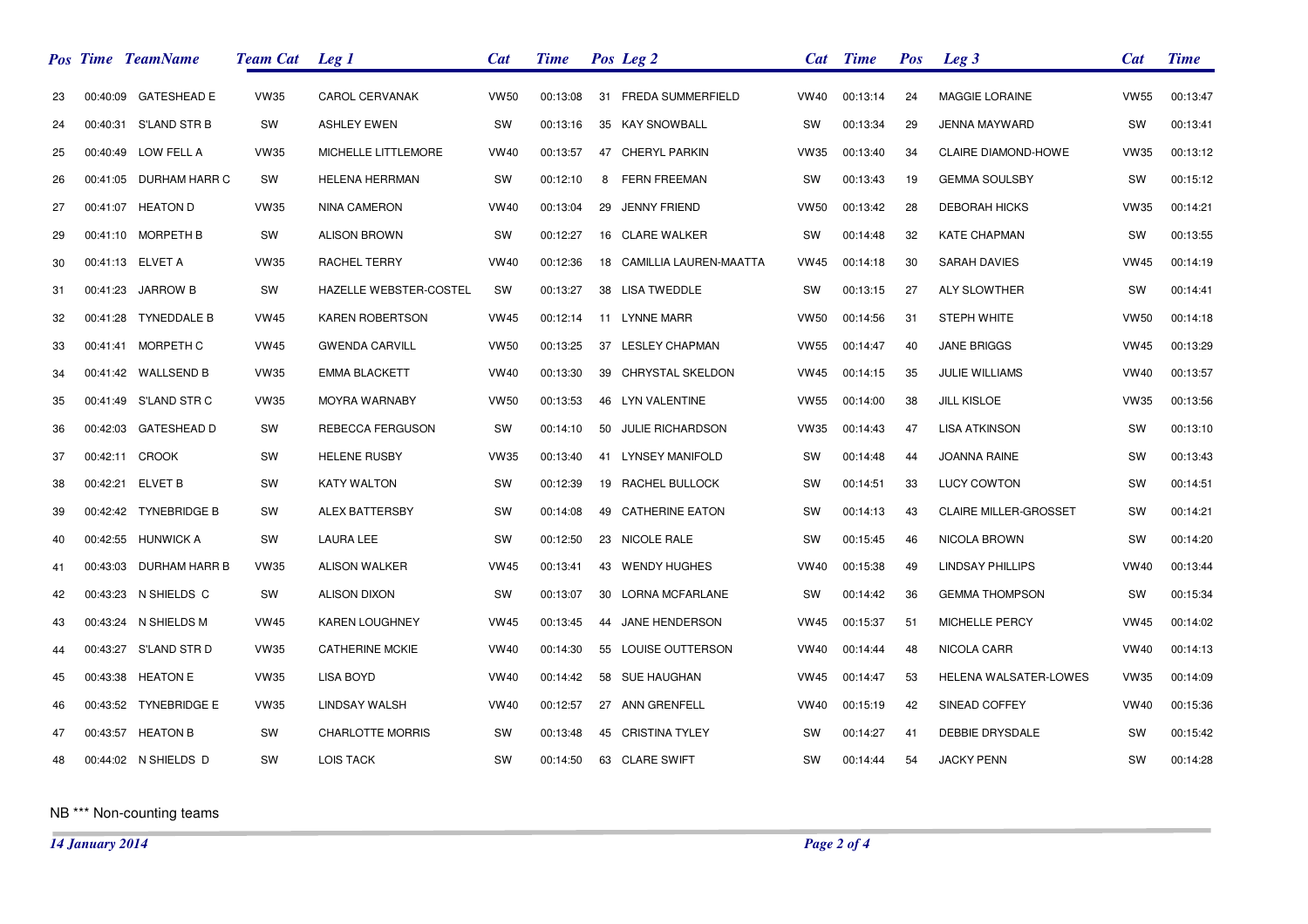|    | Pos Time TeamName      | <b>Team Cat</b> Leg 1 |                          | <b>Cat</b>  | <b>Time</b> |    | Pos Leg 2             |             | Cat Time | <b>Pos</b> | Leg <sub>3</sub>          | <b>Cat</b>  | <b>Time</b> |
|----|------------------------|-----------------------|--------------------------|-------------|-------------|----|-----------------------|-------------|----------|------------|---------------------------|-------------|-------------|
| 49 | 00:44:06 CLAREMONT A   | <b>VW35</b>           | NINA JENSEN              | <b>VW40</b> | 00:15:15    |    | 70 MANDY HERWORTH     | <b>VW45</b> | 00:14:06 | 50         | <b>JULIE CROSS</b>        | <b>VW45</b> | 00:14:45    |
| 50 | 00:44:12 JARROW C      | <b>VW35</b>           | <b>HEATHER ROBINSON</b>  | <b>VW50</b> | 00:12:51    |    | 24 VICKI THOMPSON     | <b>VW40</b> | 00:15:01 | 37         | <b>HEATHER HOGG</b>       | <b>VW35</b> | 00:16:20    |
| 51 | 00:44:30 CLAREMONT B   | SW                    | <b>IVONE CAMPOS LUNA</b> | SW          | 00:16:31    |    | 83 CHARLOTTE SPENCER  | sw          | 00:13:33 | 58         | <b>TRACEY ETHERINGTON</b> | <b>VW40</b> | 00:14:26    |
| 52 | 00:44:35 N SHIELDS P   | <b>VW55</b>           | <b>ALISON CUMMINGS</b>   | <b>VW55</b> | 00:13:11    |    | 33 NOREEN REES        | <b>VW55</b> | 00:14:48 | 39         | <b>JUDITH PARKINSON</b>   | <b>VW55</b> | 00:16:36    |
| 53 | 00:44:45 SALTWELL      | SW                    | <b>GILL STEPHENS</b>     | SW          | 00:15:37    |    | 77 LYNDSEY STEPHENSON | SW          | 00:15:23 | 67         | SOPHIE SEEBER             | SW          | 00:13:45    |
| 54 | 00:44:46 N SHIELDS E   | SW                    | <b>JENNY SIMPSON</b>     | <b>SW</b>   | 00:14:19    |    | 53 SYLVIE HEATH       | SW          | 00:15:46 | 59         | <b>AMANDA HALL</b>        | SW          | 00:14:41    |
| 55 | 00:44:48 WALLSEND C    | SW                    | <b>JITKA RICHARDS</b>    | SW          | 00:15:22    |    | 73 MICHELLE HERON     | <b>SW</b>   | 00:15:02 | 61         | <b>SARAH LYNCH</b>        | SW          | 00:14:24    |
| 56 | 00:44:49 CROOK         | SW                    | MALOU LONSDALE           | <b>VW35</b> | 00:15:19    |    | 72 DEBORAH HEHIR      | <b>SW</b>   | 00:14:27 | 55         | <b>NATALIE BYRD</b>       | <b>VW35</b> | 00:15:03    |
| 57 | 00:44:50 S SHIELDS B   | SW                    | <b>CLAIRE O'CALLAHAN</b> | SW          | 00:14:51    |    | 64 KATHERINE STEWART  | SW          | 00:15:32 | 60         | <b>CARLY HENDERSON</b>    | SW          | 00:14:27    |
| 58 | 00:45:09 GOSFORTH B    | <b>VW35</b>           | LOUISE WATSON            | <b>VW40</b> | 00:15:00    |    | 66 ANGELA FOLEY       | <b>VW50</b> | 00:14:26 | 52         | DONNA BROXUP              | <b>VW40</b> | 00:15:43    |
| 59 | 00:45:22 GATESHEAD B   | SW                    | <b>JACQUI WALKER</b>     | <b>VW35</b> | 00:14:44    |    | 59 UNA MCGAHERN       | SW          | 00:15:09 | 56         | LOTTIE HAYLOCK            | <b>VW35</b> | 00:15:29    |
| 60 | 00:45:32 AURORA        | SW                    | <b>KAY RICHARDSON</b>    | <b>VW35</b> | 00:15:31    |    | 75 REBECCA TURNBULL   | SW          | 00:16:45 | 76         | NICOLA WOODWARD           | <b>VW35</b> | 00:13:16    |
| 61 | 00:45:44 N SHIELDS H   | <b>VW35</b>           | LOURDES BRADLEY          | <b>VW35</b> | 00:14:22    |    | 54 KATH STEWART       | <b>VW70</b> | 00:18:26 | 77         | KATIE LAVENDER            | <b>VW35</b> | 00:12:56    |
| 62 | 00:45:53 HEATON C      | SW                    | <b>JANE ROBSON</b>       | <b>VW40</b> | 00:15:36    |    | 76 FAYE MORRIS        | <b>SW</b>   | 00:15:12 | 65         | PAMELA DUFF               | SW          | 00:15:05    |
| 63 | 00:46:25 GOSFORTH C    | <b>VW45</b>           | RACHEL DANIELS           | <b>VW45</b> | 00:15:12    |    | 69 FIONA WAUGH        | <b>VW50</b> | 00:15:25 | 63         | <b>SARAH GARTSIDE</b>     | <b>VW45</b> | 00:15:48    |
| 64 | 00:46:36 BLYTH         | SW                    | <b>LAUREN BARRETT</b>    | SW          | 00:14:05    |    | 48 ANNE CRADDOCK      | <b>VW55</b> | 00:17:29 | 74         | <b>HELEN MORRIS</b>       | <b>VW50</b> | 00:15:02    |
| 65 | 00:46:51 S'LAND HARR B | SW                    | KATHRYN WATT             | SW          | 00:15:16    |    | 71 HELEN HIGGINS      | <b>VW35</b> | 00:14:40 | 57         | <b>SUSAN CLUGHEN</b>      | <b>VW60</b> | 00:16:55    |
| 66 | 00:47:05 TYNEDALE C    | <b>VW45</b>           | RHIANNON ROBINSON        | <b>VW50</b> | 00:15:28    |    | 74 JAN OLIVER         | <b>VW55</b> | 00:15:53 | 72         | <b>LOUISE GRIFFIN</b>     | <b>VW45</b> | 00:15:44    |
| 67 | 00:47:48 WALLSEND D    | <b>VW35</b>           | <b>JULIE COLLINSON</b>   | <b>VW45</b> | 00:14:41    |    | 57 CAROLE WATT        | <b>VW50</b> | 00:16:02 | 64         | <b>JUDITH BELL</b>        | <b>VW40</b> | 00:17:05    |
| 68 | 00:47:49 S SHIELDS C   | <b>VW45</b>           | <b>ALISON WEST</b>       | <b>VW45</b> | 00:14:37    |    | 56 PAT WHITE          | VW55        | 00:16:51 | 73         | <b>TRACEY EMMETT</b>      | <b>VW45</b> | 00:16:21    |
| 69 | 00:47:51 N SHIELDS K   | <b>VW35</b>           | <b>LOUISE TURNBULL</b>   | <b>VW40</b> | 00:14:45    |    | 60 SYLVIE HARGREAVES  | <b>VW40</b> | 00:18:08 | 78         | LOUISE COOK               | <b>VW40</b> | 00:14:58    |
| 70 | 00:48:13 NEW MARSKE    | SW                    | <b>JILL SEXTON</b>       | <b>VW50</b> | 00:16:39    |    | 84 AMANDA WALKER      | <b>VW50</b> | 00:17:44 | 85         | <b>GEMMA PARKIN</b>       | SW          | 00:13:50    |
| 71 | 00:48:14 N SHIELDS I   | <b>VW35</b>           | <b>KAREN FOSTER</b>      | <b>VW40</b> | 00:15:48    | 78 | JANE BLOOMFIELD       | <b>VW35</b> | 00:15:16 | 68         | <b>KERRY SWINDON</b>      | <b>VW35</b> | 00:17:10    |
| 72 | 00:48:44 LOW FELL B    | SW                    | <b>VICKI HALSE</b>       | SW          | 00:16:23    |    | 82 CLAIRE COLE        | <b>VW40</b> | 00:16:55 | 82         | <b>CLAIRE BREWIS</b>      | SW          | 00:15:26    |
| 73 | 00:48:46 N SHIELDS J   | <b>VW35</b>           | ANGELA GREEN             | <b>VW40</b> | 00:15:05    |    | 68 LESLEY COCKBURN    | <b>VW40</b> | 00:16:13 | 70         | ANABEL DROUGHT            | <b>VW40</b> | 00:17:28    |

NB \*\*\* Non-counting teams